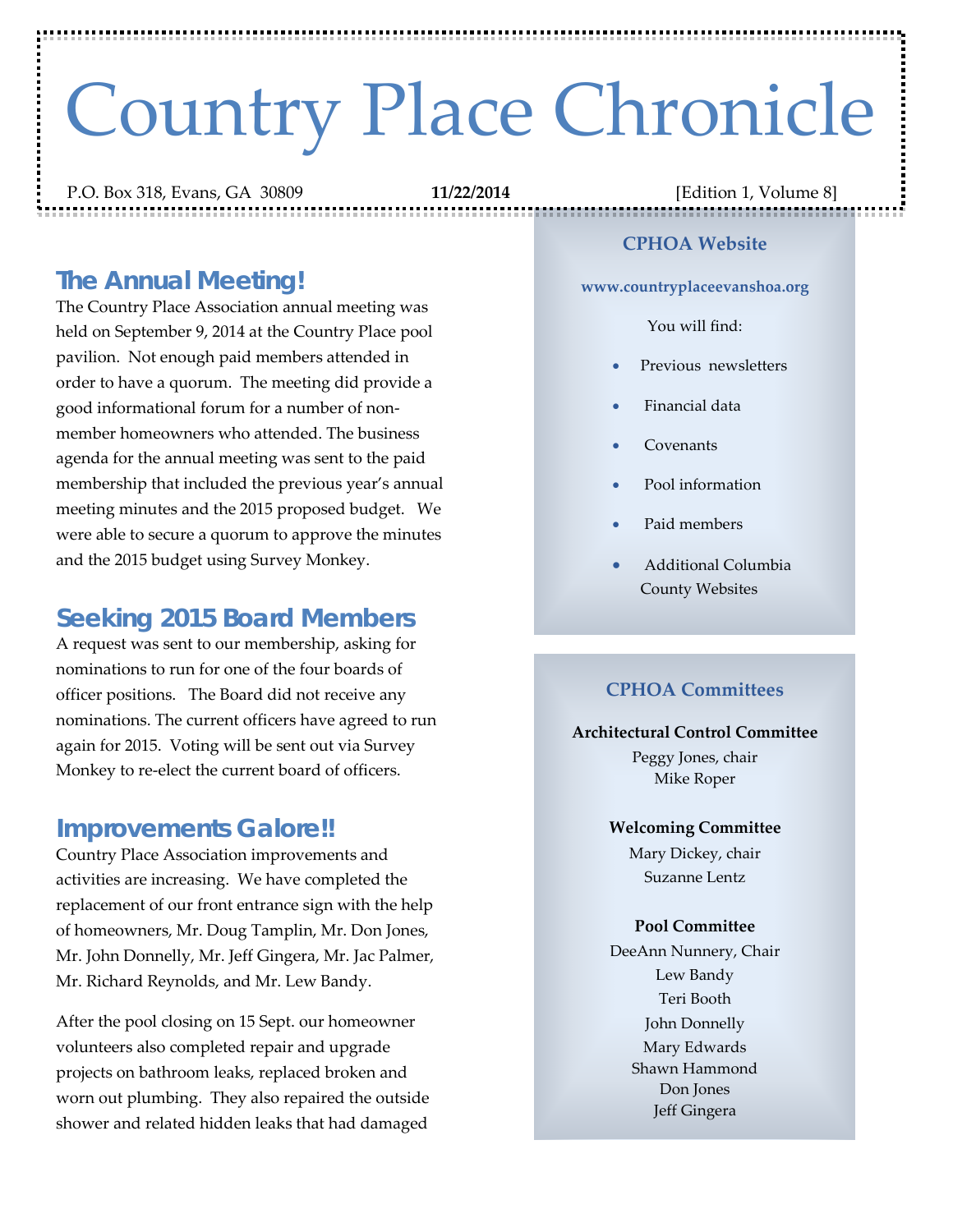the insulation and wood on both the inside and outside office walls.

Our neighbor Mr. Richard Reynolds volunteered his professional expertise to inspect the repaired walls and plans to treat the facility for insects and termites.

The front entrance sprinkler system and system around the pool have been repaired. On November 15, 2014, flowers were planted to beautify the front entrance. The landscaping stones and pansies really help improve the look of our entrance!! Special Thanks goes out to: Mr. Robbie Silas and his staff, Mr. and Mrs. Don Jones, Mr. John Donnelly, and Mr. Lew Bandy. We would like to establish a garden/flower landscape committee, for planning, planting and beautifying our neighborhood. Future planned projects for volunteers include repairing and painting the pool sign, and our only remaining original street sign, located at the front entrance. Let us know if you are interested in being on this committee or helping with projects.

# *It's* Spooky *to be Hungry!!!*

Ms. Teri Booth chaired our annual "It's Spooky to be Hungry" campaign. This year's food and funds drive was the best ever. Country Place collected over 634 lbs. of food and over \$2,600.00, all to be used by the Golden Harvest Food Bank to support the needy in our community.

## *Halloween Celebration!!!*

The first annual Country Place Association Halloween event was a scary success. The festivities were centered at the pool area. Children and parents were treated to candy, movies, face painting, food, (hot dogs, vegetable tray, cookies, hot cider, hot chocolate, water) roasting marshmallows, photo taking site, big blow-ups and a lot more. Well over 100 people attended and had a great time. Ms. Suzanne Lentz and Mr. Shawn Hammond lead this successful party.

# *Architectural / Covenants Committee Continues their Success!!*

Our Covenant/Architectural committee continues to work on covenant compliance. We would like to mention a few recent improvements we have been able to bring about.

**589 Country Place Lane** – This house has been vacant for many years, and was not being maintained. Through enforcement of our covenants we were able to get the owner to make some necessary repairs to the house and clean up the yard. The house is now for sale.

**545 Brandermill Rd** - This house is also vacant and not being maintained. The landscaping is now being maintained, the area surrounding the house is free of trash, and some much needed repairs are being made to the house. Hopefully it will soon have new owners.

**532 Astor Court** – The yard was completely overgrown on this vacant home. A member of the Covenants committee contacted Columbia County Code Enforcement on Oct. 20 and they responded on 27 Oct. As of the 5<sup>th</sup> of Nov. the lawn has been mowed, the shrubbery trimmed and the pine straw cleaned up.

Enforcement of our covenants is important to every homeowner because it impacts the value of our homes.

If you have any improvements or want to make any changes to your property consult the Country Place Covenants found on association's web site. Contact the Country Place Architectural Control Committee for assistance to verify compliance. Ms. Peggy Jones heads up this committee.

# *Covenants Modification Process!!!*

**We have consulted with the law firm of Wright-McLeod on how we will use/implement the Georgia**